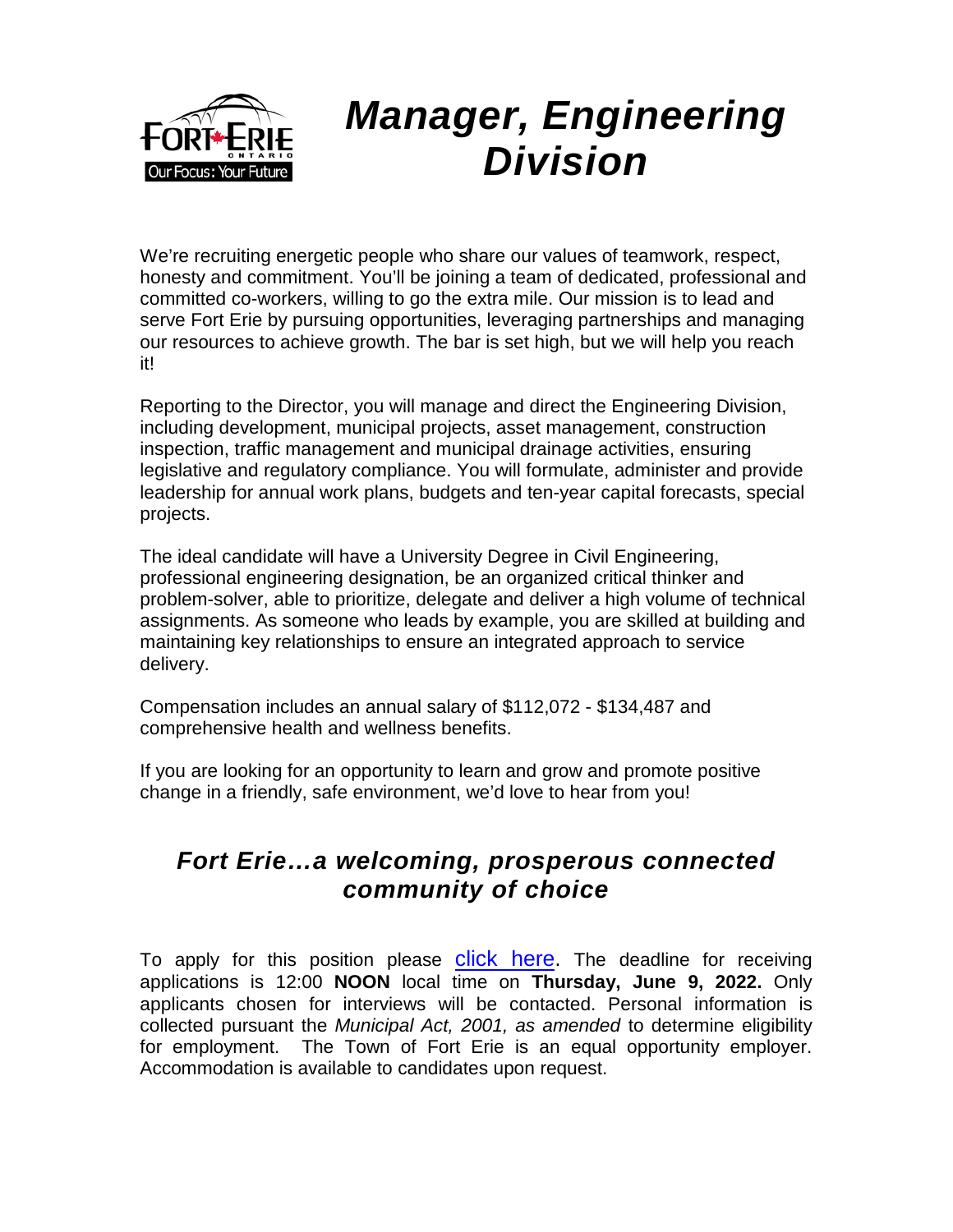**Management, Supervisory & Exempt – Band 10 Page 1 of 4**

**Department:** Infrastructure Services

**Division**: Engineering

**Reports to:** Director, Infrastructure Services

#### **Position Objective**

Support the organization, operation, strategic planning and delivery of Infrastructure Services. Success requires developing a close working relationship with the Manager, Parks and Facilities, Manager, Water and Wastewater and Manager, Roads and Fleet to ensure an integrated approach and high level of customer service with respect to Infrastructure Services.

This position also provides support to Planning & Development Services in the development of new infrastructure projects. (See also Corporation's Drinking Water Quality Management system-DWQMS).

#### **Duties & Responsibilities**

- 1. Manage and direct the Engineering Division, including development, municipal projects, asset management, construction inspection, traffic management, and municipal drainage activities, ensuring legislative and regulatory compliance.
- 2. Formulate and administer short and long-term policy and operational objectives and special projects.
- 3. Provide leadership, support and counsel to the respective sections in developing, establishing and executing objectives and programs; organize work and establish schedules; allocate resources; monitor progress and performance.
- 4. Monitor, confer with, and advise the respective sections on the procedures for the operations, administration and control, provide coordination between sections, and make recommendations to the Director, where necessary.
- 5. Provide liaison and engineering advice, as required, on matters of policy or items of mutual concern between the Engineering Division and other Infrastructure Services divisions, other Corporation service areas, other agencies and other levels of government, to coordinate their requirements with those of the Division.
- 6. Oversee the Corporation's Asset Management Program (AMP) through the Project Manager, Asset Management to ensure all asset classes including levels of service, condition assessments, valuations, life cycle costing, annual asset management reports and GIS updates as they relate to the Infrastructure and Jobs and Prosperity Act, 205 is properly managed.
- 7. Participate in Top Management operational oversight of entire water distribution system and the DWQMS; participate in the Department's management group; act in the absence of the Director, as required, to ensure the coordination/completion of Division/Department projects.
- 8. Prepare the Division's yearly and ten-year capital expenditure programs and the yearly operating program to be dealt with out of current revenue.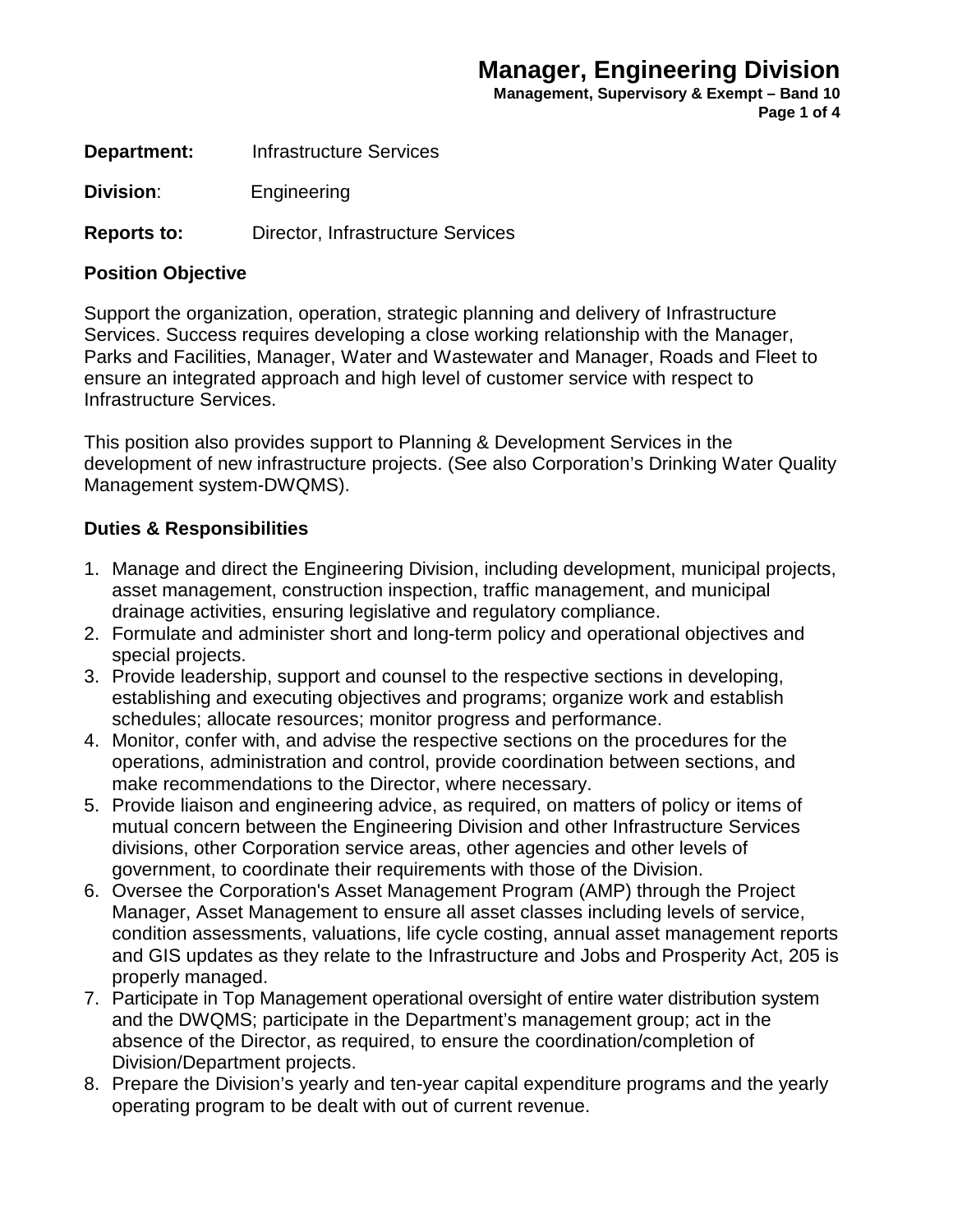**Management, Supervisory & Exempt – Band 10 Page 2 of 4**

- 9. Prepare annual estimates and budgets for the Engineering Division and submit them to the Director; control and monitor expenses as approved by Council, including acquisition of supplies and services.
- 10.Assume direct responsibility for complex and special projects as directed by the Director, Infrastructure Services.
- 11.Prepare and recommend controls and agreements covering work done for the Corporation by outside contractors; organize and assign jobs following tendering awards; supervise the work on an ongoing basis; monitor and assess performance to ensure that the contracts are honoured.
- 12.Attend and provide support to Committees of Council which may include Infrastructure Services Business Sub-Committee, Traffic Coordinating Committee, Technical Planning Advisory Committee, Strategic Planning Committee, Land Committee and other non-Council working groups as appropriate.
- 13.Prepare and, when required, present Administrative and Status reports, policy recommendations, by-laws and/or resolutions for the Director, Infrastructure Services as well as for Council's consideration.
- 14.Lead in the selection of Division staff; support evaluation and discipline of existing staff; participate in Labour Management forums.
- *15.*Ensure adherence to *Occupational Health and Safety Act, The Corporation's Health and Safety Policy and all other relevant legislation.*
- 16.Receive and respond or co-ordinate responses to customer enquiries and complaints. Monitor customer satisfaction.
- 17.Support emergency readiness of Engineering Division.
- 18.Stay current with legislative and regulatory changes, recommend and/or take appropriate action in response; ensure knowledge of relevant legislation, regulations, practices remain current.
- 19.Investigate, develop and implement process improvements.

## **Education & Experience**

- Post-secondary education in Civil Engineering
- Professional Engineer designation (P.Eng.), Civil or Municipal
- Eight (8) years of progressively responsible experience in a relevant field
- Valid driver's license

## **Knowledge**

- Applied, specific technical knowledge of the planning, materials, standards, design, construction, maintenance and repair of road, water and sewer works infrastructure and appurtenances
- Applied, technical knowledge of budgeting, asset management and procurement
- Applied, technical knowledge of computers, GIS, MS Office and engineering software applications
- Applied knowledge of personnel management principles and procedures, including collective agreement administration
- Technical knowledge of local government structure, protocol, procedures, budgeting and funding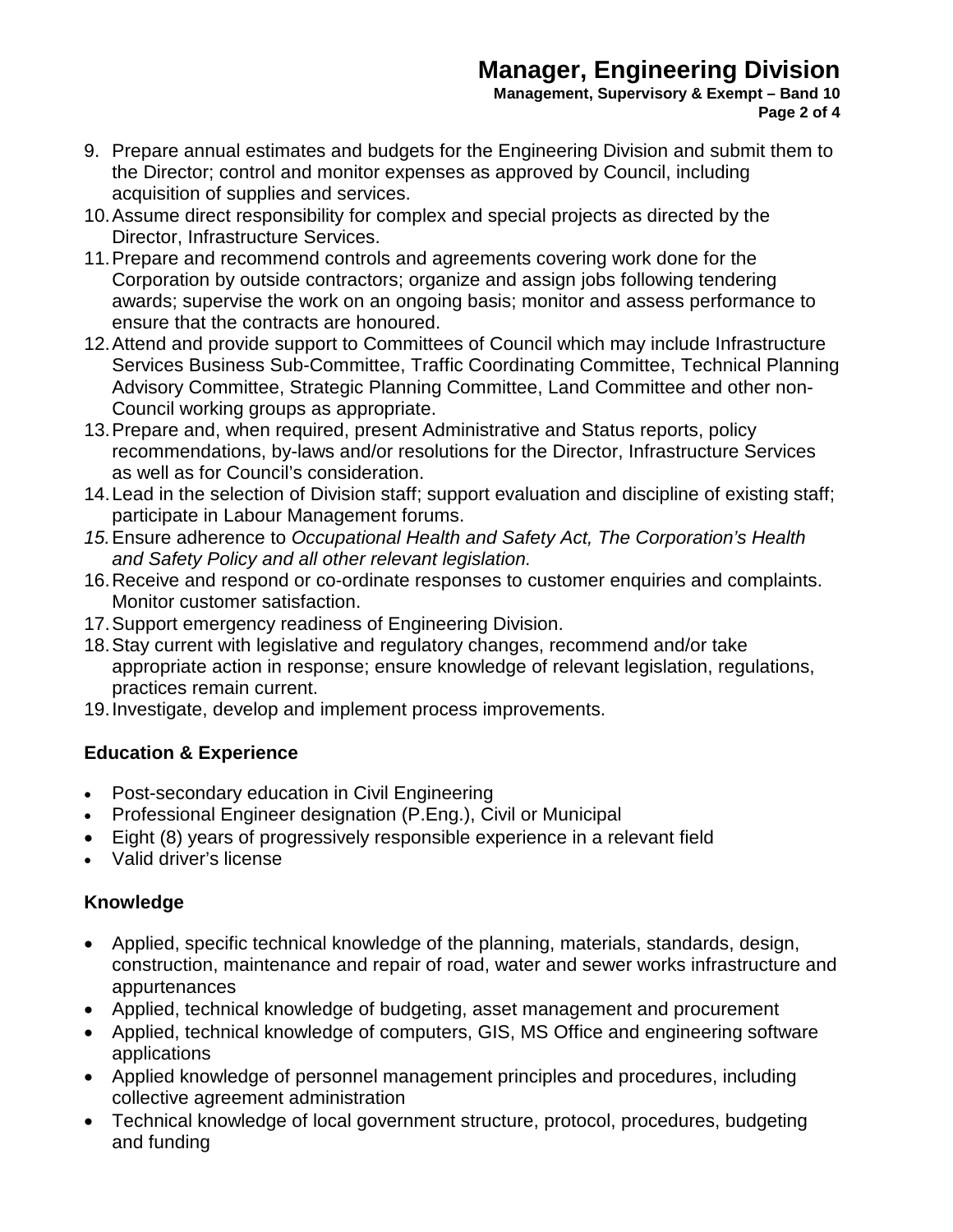**Management, Supervisory & Exempt – Band 10 Page 3 of 4**

- Technical knowledge of the Municipal Act, Infrastructure for Jobs and Prosperity Act, Drainage Act, Public Utilities Act, Highway Traffic Act, Safe Drinking Water Act, Water Resources Act, Environmental Protection Act, Cemeteries Act, Navigable Waters Act, Occupiers' Liability Act, Occupational Health & Safety Act and other applicable legislation and regulations
- Technical knowledge of infrastructure standards such as the Ontario Provincial Standards and the Niagara Peninsula Standard Contract Document
- Technical knowledge of Corporation's Emergency Response Plan
- General knowledge of customer service

## **Skills & Ability**

Ability to;

- Adapt to change, learn and practice new skills
- Analyze and solve complex problems and recommend innovative, practical solutions
- Communicate clearly, openly and honestly verbally and in writing
- Demonstrate ethical conduct, political sensitivity, discretion, integrity and reliability
- Interact skillfully and professionally with internal and external customers and members of Council
- Lead by example; develop and motivate associates in a team environment
- Prioritize and organize a high volume of assignments; delegate and empower to ensure timely project completion
- Steward Department vision and prioritize goals in an evolving political environment
- Accountability for overall Department performance and outcomes
- Collaboration
- Financial management
- Judgement/Decision-making
- Mathematical skills
- Operational planning
- Relationship building

## **Supervision**

All aspects of the Engineering function.

## **Work Demands**

- Work is judged primarily on overall results; frequently develops methods to achieve desired results;
- Work evenings and weekends, as required
- Frequent mental and visual alertness
- Frequent vehicle operation and occasional walking
- Occasional noise, dirt, odours and adverse weather
- Possible exposure to chemicals
- Errors may result in lost or reduced productivity, public embarrassment, customer dissatisfaction, personnel injury, property damage and provincial offence